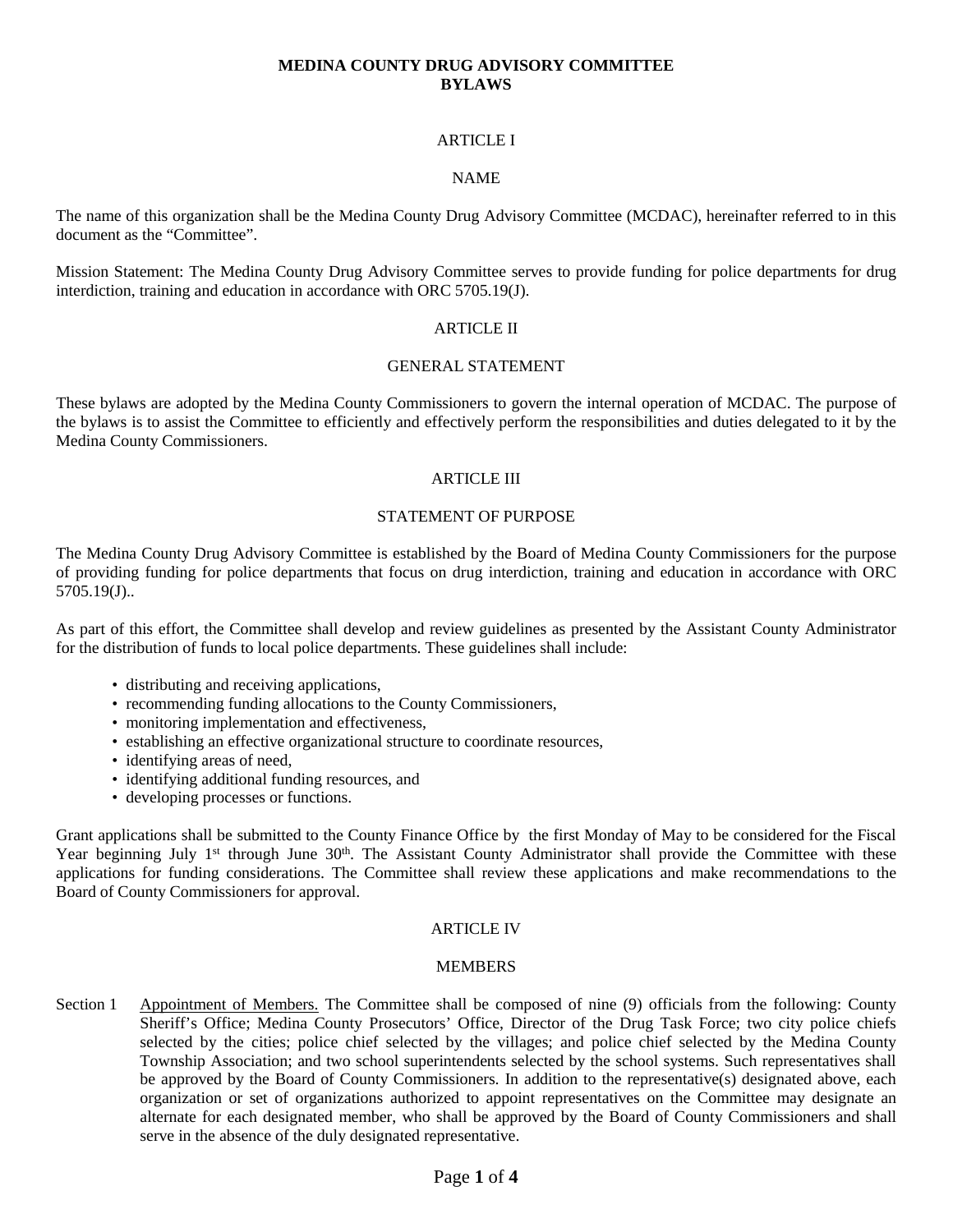Selection of a representative and alternate by the above designated organization shall be made in writing to the Board of County Commissioners before December 15, prior to the expiration of the existing term of the Committee representatives. Each organization shall be notified, in writing, of the expiring term of its designees to the Committee by September 15 prior to the end of such term. The Medina County Board of Commissioners shall appoint the person selected by the member organization to serve the new term by December 31.

- Section 2 Term of Office. The term of office for a Committee member shall be a one (1) year term commencing January 1 following appointment as above.
- Section 3 Attendance. The member or their alternate is expected to attend all meetings of the Committee. Alternates are strongly encouraged to attend all meetings.

Prior notification of absence should be given to the Chair of the Board.

### ARTICLE V

## **MEETINGS**

- Section 1 Regular Meeting. Regular meetings shall be held twice per year on the second Monday of February and May at a regular time and place established by the Committee at its annual meeting unless otherwise ordered by the Committee.
- Section 2 Annual Meeting. The first regular meeting of the year shall be known as the annual meeting and shall be for the purpose of electing officers, annual review of bylaws, receiving reports of officers and committees, and for any other business that may arise.
- Section 3 Special Meetings. Special meetings may be called by the Chairperson or any three (3) members of the Committee.
- Section 4 Notice of Meetings. Notice of the annual schedule of regular meetings shall be given by distributing a schedule that lists the time and place of the regular meetings as soon as possible after the schedule is established at the annual meeting. If the time and place of a regular meeting is changed, notice of that change shall be given by written or electronic means to members, alternates and news media requesting such information at the address provided to the Committee, at least 24 hours before the time of such meeting. Such notice shall set the time and place the meeting is to be held.

Notice of special meetings shall be given as above or by telephone or in person at least 24 hours before the time of such meeting. In the event a member cannot be reached directly, notification of the meeting left at the residence or place of business with a third party shall or telephone answering machine shall be considered proper notification. Notice of a special meeting shall set forth the time, place and business to be conducted. No business shall be considered other than as designated in the call. If all of the members are present at the special meeting, however, any and all business may be transacted at such special meeting.

- Section 5 Quorum. A quorum shall be necessary to conduct any business of the Committee. Five (5) voting members present at a meeting shall constitute a quorum.
- Section 6 Parliamentary Authority. The rules contained in the current edition of "Roberts Rules of Order Newly Revised" shall govern the Committee in all cases to which they are applicable and in which they are not inconsistent with these bylaws and any special order the Committee may adopt.
- Section 7 Voting Member. In order to promote familiarity with the varied and technical nature of the business before the Committee, attendance by both the representative and alternate is strongly recommended.

However, in voting, each member organization shall have one vote. The Primary Representative shall cast such vote when present. If he/she is not present, the alternate shall cast the vote.

For the purpose of determining a quorum, attendance of only those eligible to vote shall count.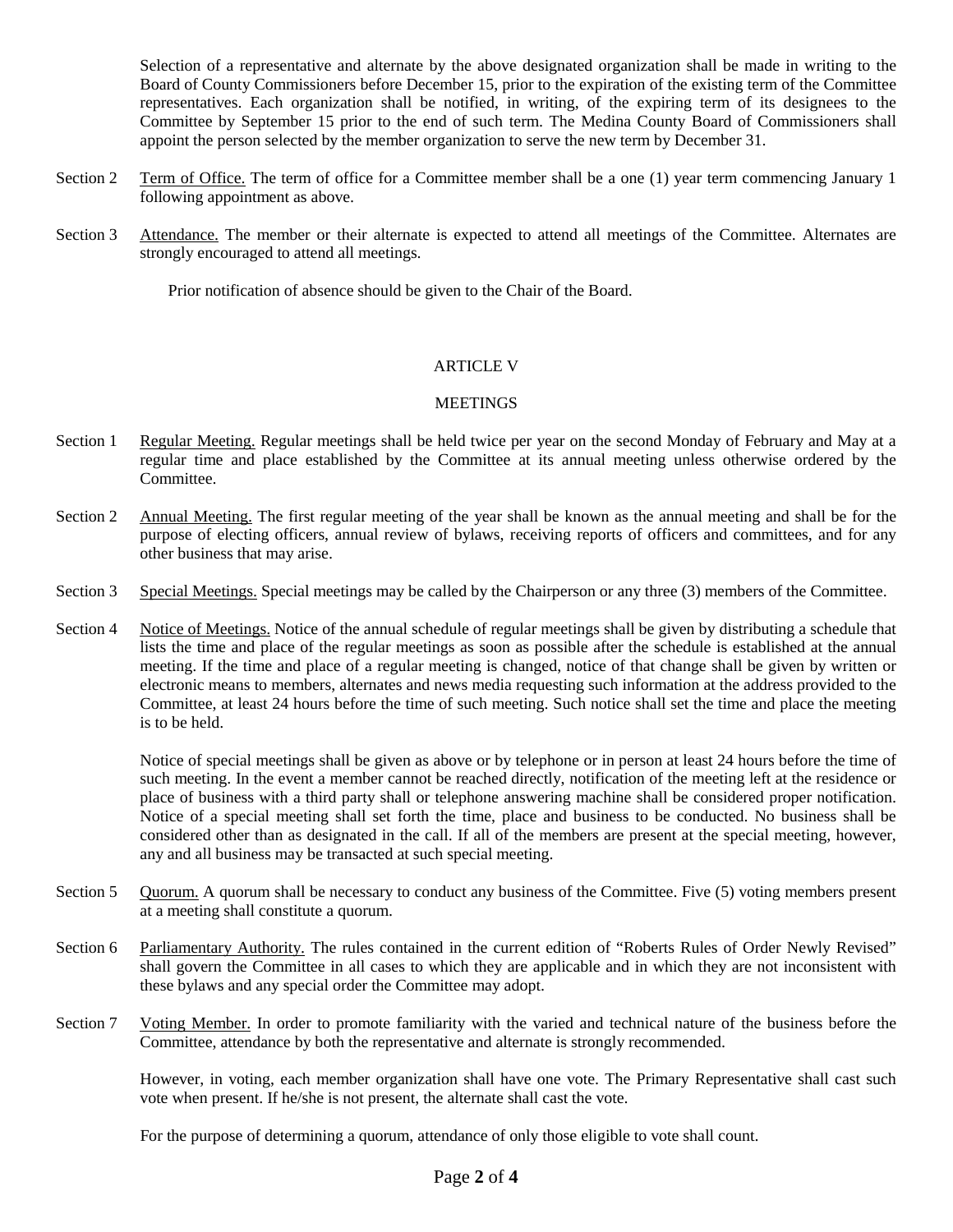Section 8 Sunshine Law. All meetings shall comply with the "Sunshine Law" requirements.

# ARTICLE VI

## VOTING

- Section 1 Adoption of Committee Action. A majority vote of the full membership shall be required to recommend allocations of levy monies or any action taken by the Committee.
- Section 2 Manner of Recording Vote. In those actions requiring only a majority vote of the members present for adoption, a voice vote of yea or nay may be used. In such case where the members present at any meeting all vote unanimously on any question or matter, no roll call vote or recognition of yeas or nays shall be made. If the vote is other than unanimous of where a member wishes to record an abstention, such vote shall be recorded in the minutes.

### ARTICLE VII

### ELECTION AND DUTIES OF OFFICERS

Section 1 Officers. The officers of the Committee shall be a Chairperson and Vice-Chairperson. These officers shall perform the duties described by these bylaws.

The Chairperson and Vice-Chairperson shall be elected by a majority vote of the Committee at the annual meeting and shall serve until the next annual meeting.

- Section 2 Duties of the Chairperson. The Chairperson shall preside over all meetings of the Committee, call special meetings, perform all acts and duties usually performed by a presiding officer, sign all such papers of the Committee as he/she may be authorized or directed to sign by the Committee, and such other duties as may be prescribed by the Committee.
- Section 3 Duties of the Vice-Chairperson. The Vice-Chairperson shall, in the absence of the Chairperson, perform the duties of the Chairperson.
- Section 4 Committees. The Chairperson may appoint such committees, both standing and temporary, as may be necessary to effectively address the goals, purposes, and general operations of this Committee.

# ARTICLE VIII

### OFFICIAL RECORD

- Section 1 Minutes and Resolutions. An accurate and permanent record of the proceedings and minutes of all meetings, regular and special, and all adopted resolutions, shall be kept in the Commissioners' Office and when approved by the Committee, they will be the official record. The Recording Secretary shall be the official custodian of all the records of the Committee and shall be the proper person to certify any action of the Committee.
- Section 2 Motions. All motions and resolutions shall take effect immediately upon passage unless a different effective date is stated in said motion or resolution.

### ARTICLE IX

### ACCESS TO COUNTY SERVICES

Since the Committee will be functioning as an arm of the government body of Medina County, to assist the Board of County Commissioners in achieving its goals in regard to drug interdiction, education and training in accordance with ORC 5705.19(J), the county has agreed to allow the Committee to have access at no charge, to all county support mechanisms, including but not limited to office space, advice and assistance by county personnel, and use of facilities and equipment.